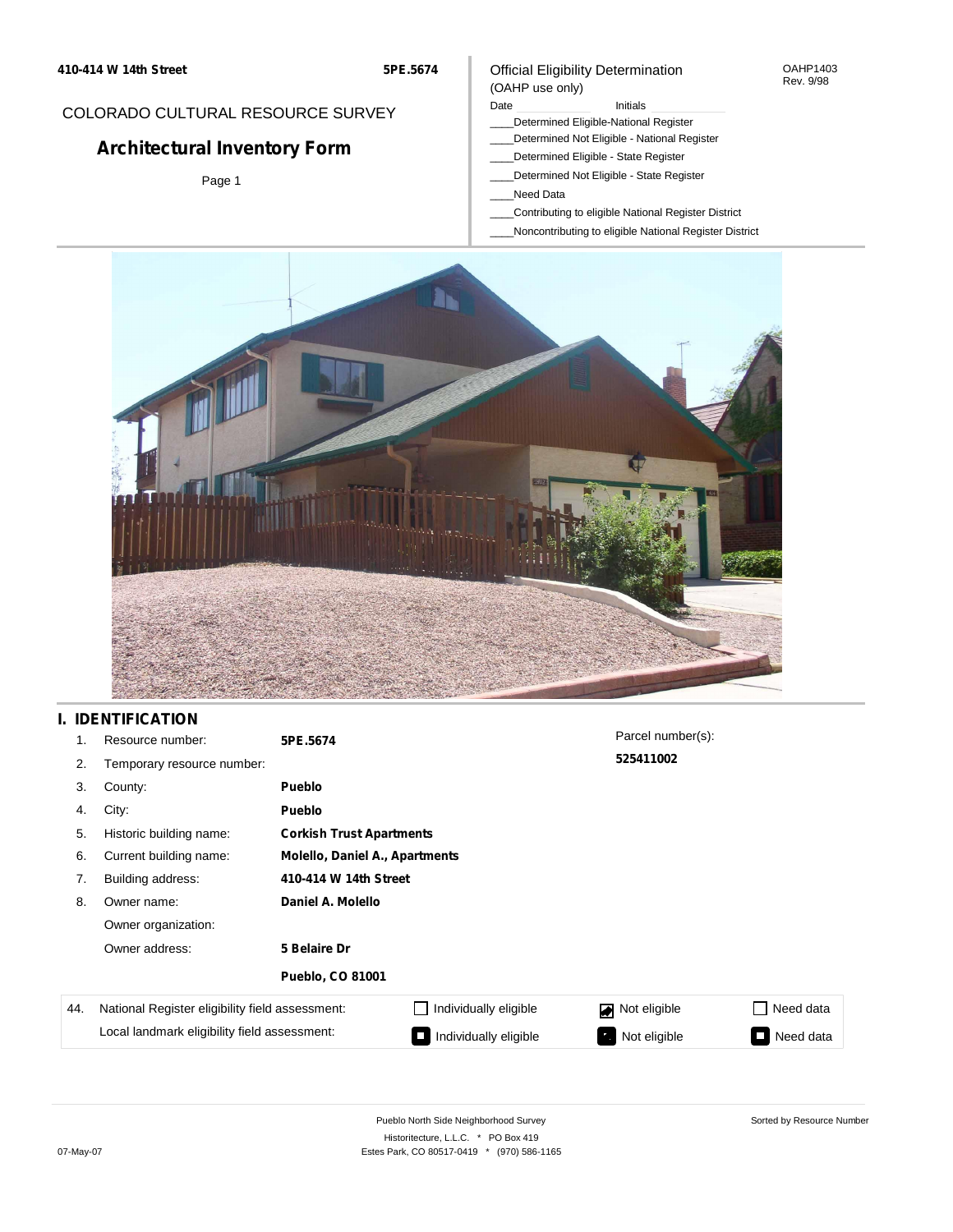Page 2

### **II. GEOGRAPHIC INFORMATION**

| 9.  | P.M.       |     | 6th                     |    |    | Township:              |                         | <b>20S</b>                  |    |      |           | Range:            | 65W |         |
|-----|------------|-----|-------------------------|----|----|------------------------|-------------------------|-----------------------------|----|------|-----------|-------------------|-----|---------|
|     |            | NE. | 1/4                     | of | NE | 1/4                    | of <b>NW</b>            | 1/4                         | of | - SE | 1/4       | of Section        |     | 25      |
|     |            |     | 10. UTM reference zone: |    |    | 13                     |                         |                             |    |      |           |                   |     |         |
|     | Easting:   |     |                         |    |    | 533947                 |                         |                             |    |      | Northing: |                   |     | 4236707 |
| 11. |            |     | USGS quad name:         |    |    |                        | <b>Northeast Pueblo</b> |                             |    |      | Scale:    |                   |     | 7.5     |
|     | Year:      |     |                         |    |    | 1974)                  |                         | 1961 (Photorevised 1970 and |    |      |           |                   |     |         |
| 12. | $Lot(s)$ : |     |                         |    |    | Lot 4; Block 25        |                         |                             |    |      |           |                   |     |         |
|     | Addition:  |     |                         |    |    | <b>County Addition</b> |                         |                             |    |      |           | Year of addition: |     | 1869    |

13. Boundary description and justification:

The boundary, as described above, contains but does not exceed the land historically associated with this property.

Metes and bounds exist:

П

### **III. ARCHITECTURAL DESCRIPTION**

| 14. | Building plan (footprint, shape):    | <b>Rectangular Plan</b>              |                       |
|-----|--------------------------------------|--------------------------------------|-----------------------|
|     | Other building plan descriptions:    |                                      |                       |
| 15. | Dimensions in feet (length x width): | 1,836 square feet                    |                       |
| 16. | Number of stories:                   | $\mathbf{2}$                         |                       |
| 17. | Primary external wall material(s):   | <b>Stucco</b>                        | Other wall materials: |
|     |                                      | <b>Wood/Vertical Siding</b>          |                       |
| 18. | Roof configuration:                  | <b>Gabled Roof/Front Gabled Roof</b> |                       |
|     | Other roof configurations:           |                                      |                       |
| 19. | Primary external roof material:      | <b>Asphalt Roof/Composition Roof</b> |                       |
|     | Other roof materials:                |                                      |                       |
| 20. | Special features:                    | Fence                                |                       |
|     |                                      | <b>Balcony</b>                       |                       |
|     |                                      | <b>Garage/Attached Garage</b>        |                       |
|     |                                      | Porch                                |                       |

#### 21. General architectural description:

Oriented to the north, this triplex rests on a concrete foundation. Tan stucco clads the exterior walls. Brown-painted, vertical wood siding covers the gables. Windows are 1-beside-1-light, sliding sash, with brown aluminum frames. Most have flanking, green-painted shutters. Beneath the windows opening in the front (north) façade's second story are window boxes. Dominating the front façade is a single-story, front-gabled, attached two-car garage. The garage door is tan-painted steel, with decorative raised panels painted green and brown. An integral porch is situated at the northeast corner of the structure. It has a single, square support at its northeast corner. It provides access to the principal doorway for 412 West 12th Street. It hosts a wood slab door with three, green, decorative plastic panels attached to it. It opens behind a black, security-type storm door. An identical doorway, for 414 West 12th Street, opens in the west side of the facade. A front-gabled structure protrudes west of center on the rear (south) elevation. Because of the slope of the property, the garage in this structure is located in the basement and is accessed from the alley. A 2-story integral porch is located in the southeast corner. The porch has a simple, square support at its southeast corner and a scroll-cut wood balustrade. The porch provides access to a doorway addressed as 410 West 14th Street, which hosts the same doors as the other doorways. A doorway above this one provides access to the balcony. Approaching the porch from the south is a black-painted, steel staircase. Another, identical doorway opens in the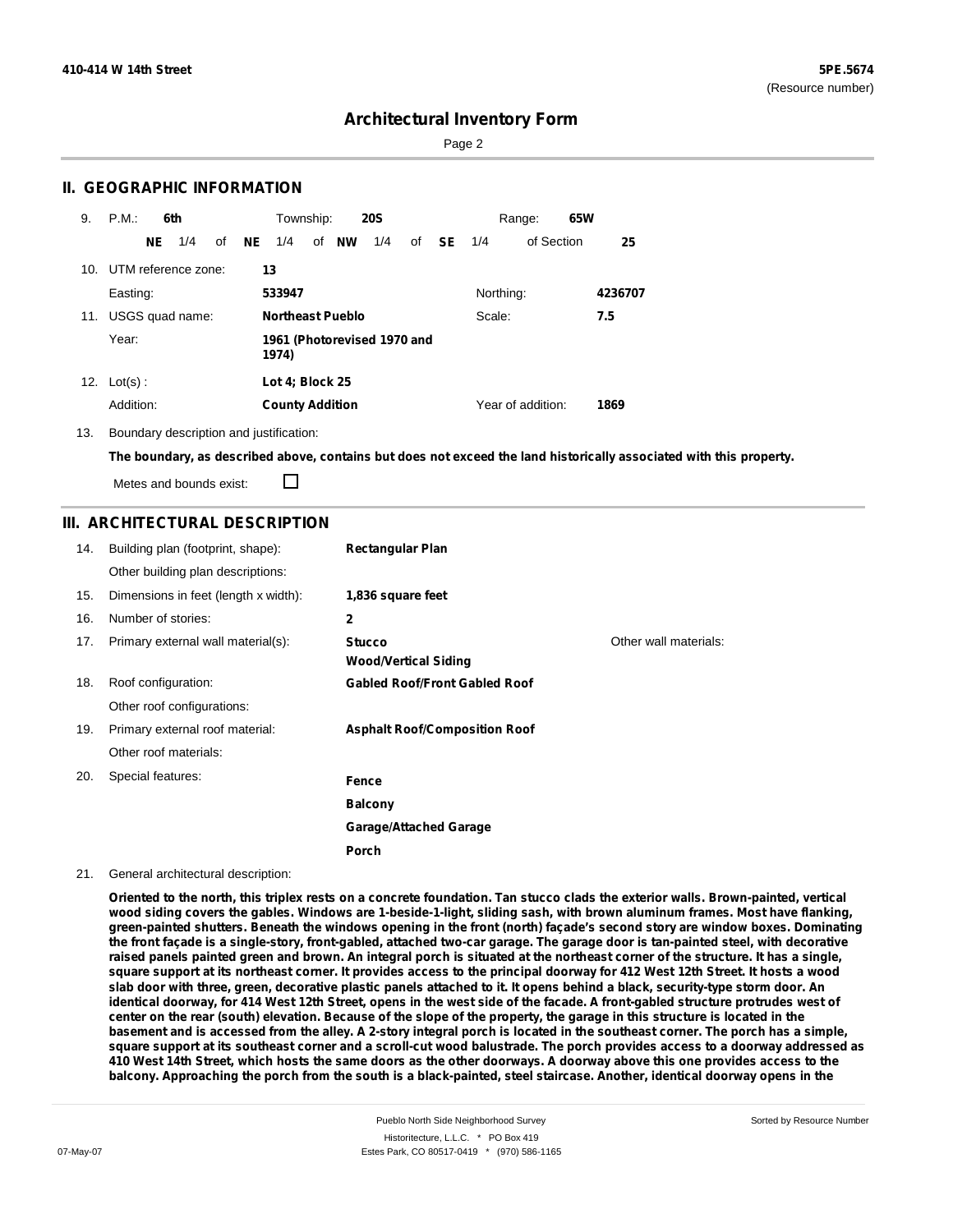Page 3

south end of the west elevation. A black-painted, steel staircase approaches it from the south. Green asphalt shingles cover the front-gabled main roof and all other roof surfaces. Brown-painted wood fascia and soffit box the broadly overhanging eaves, and the gables have green-painted, scalloped bargeboards. Hanging at the apex of the principal gable is large wood pendant.

Architectural style: 22. **Other Style**

| Other architectural styles: | <b>Neo-Swiss Chalet</b> |
|-----------------------------|-------------------------|
|                             |                         |

Building type:

23. Landscape or special setting features:

This property is located on terrain sloping downward from north to south, with an elevation of around 4,700 feet above mean sea level. The neighborhood features a mixture of small and large, one- to three-story houses and commercial buildings, with some residential and medical-related buildings towering many stories above the rest of the landscape. Setbacks from West 14th Street are generally the same on this block. Directly north across West 14th Street from this property is the Rosemount Mansion, one of the largest houses in Colorado. This property is situated on the south side of West 14th Street, between Temple Emmanuel synagogue (1319 North Grand Avenue) to the east and 416 West 14th Street to west. Gravel covers the strip separating the sidewalk from the street and much of the yard. Connecting the street to the attached garage is a concrete driveway. A wood picket fence surrounds a gravel patio located off the northeast corner of the house. This property lacks a **backyard because of the depth of the building.**

24. Associated buildings, features or objects: **No associated buildings identified.**

### **IV. ARCHITECTURAL HISTORY**

| 25. | Date of Construction:  | Estimate:                      | Actual: | 1973                                                                        |
|-----|------------------------|--------------------------------|---------|-----------------------------------------------------------------------------|
|     | Source of Information: |                                |         | Pueblo County Office of Tax Assessor. Property information card [internet]. |
| 26. | Architect:             | unknown                        |         |                                                                             |
|     | Source of information: |                                |         |                                                                             |
| 27. | Builder:               | unknown                        |         |                                                                             |
|     | Source of information: |                                |         |                                                                             |
| 28. | Original Owner:        | <b>Hattie E. Corkish Trust</b> |         |                                                                             |
|     | Source of information: |                                |         | Pueblo County Office of Tax Assessor. Property information card [internet]. |

29. Construction history:

According to Pueblo County Tax Assessor records, this building was constructed in 1973. An analysis of the style, materials, and historical records corroborates this date. This lot had been vacant since at least the 1950s. Before that time, however, a house existed here, dating to around 1900. The current triplex has not been notably altered since its construction.

30. Location: **original** Date of move(s):

#### **V. HISTORICAL ASSOCIATIONS**

| 31. Original use(s):     | <b>Multiple Dwelling</b> |
|--------------------------|--------------------------|
| 32. Intermediate use(s): | <b>Multiple Dwelling</b> |
| 33. Current use(s):      | <b>Multiple Dwelling</b> |
| 34. Site type(s):        | <b>Apartments</b>        |

35. Historical background:

This apartment building was constructed in 1973 on a lot that had been vacant since at least the 1950s. Before that time, however, a house existed here, dating to around 1900. At the time of this apartment building's construction, the property owner was the Hattie E. Corkish Trust. Hattie Corkish died in 1965. Mountain View Trust acquired the property from the Corkish Trust in 1988. Daniel A. Molello, the current owner, purchased the lot and apartment building in 2002 from the Mountain View Trust.

Sources of information: 36.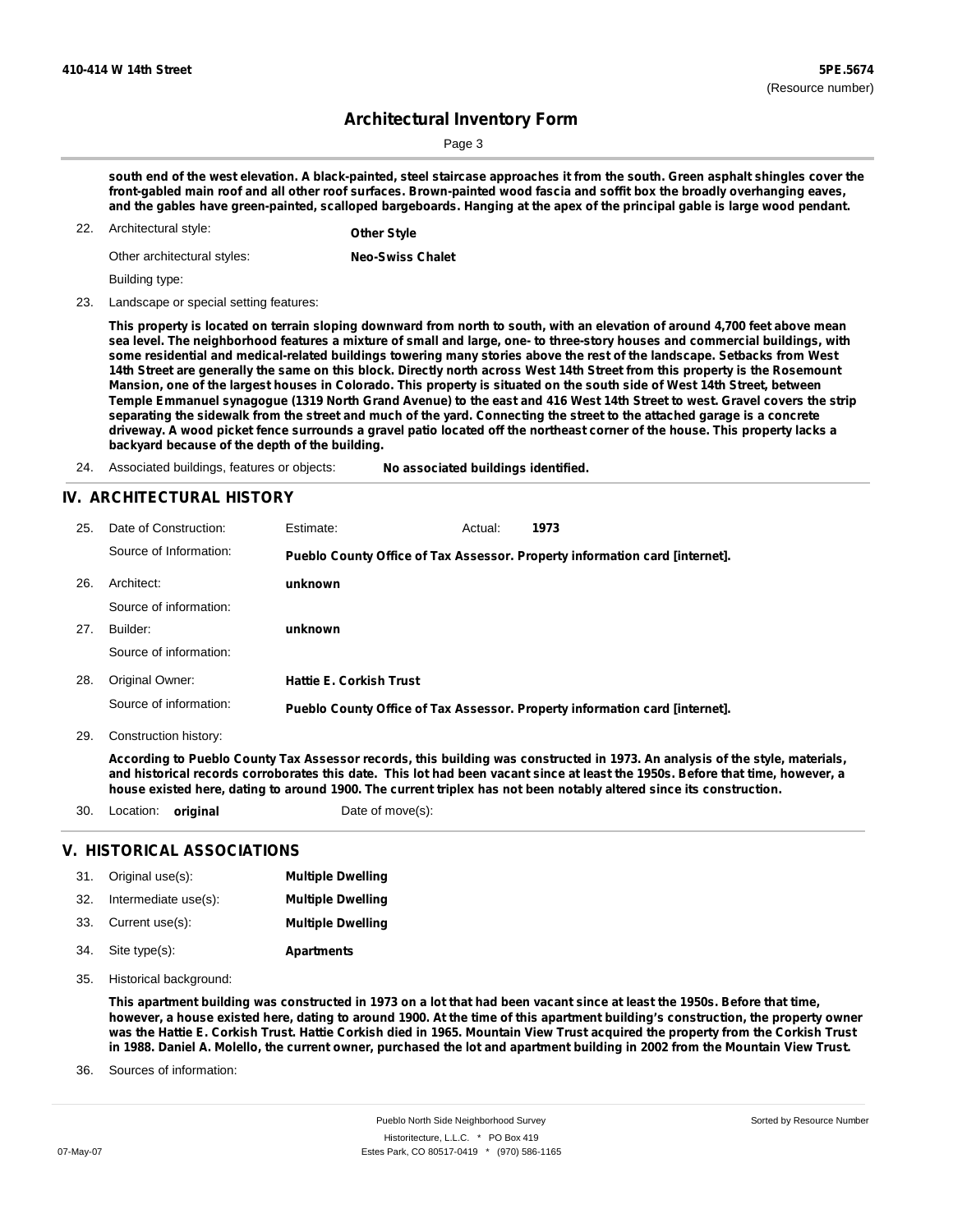Page 4

**Pueblo County Office of Tax Assessor. Property information card [internet].**

**Sanborn Fire Insurance Maps (for Pueblo, Colorado). New York: Sanborn Map and Publishing Co., 1883, 1886, 1889, 1893, 1904-05, 1904-51, and 1904-52.**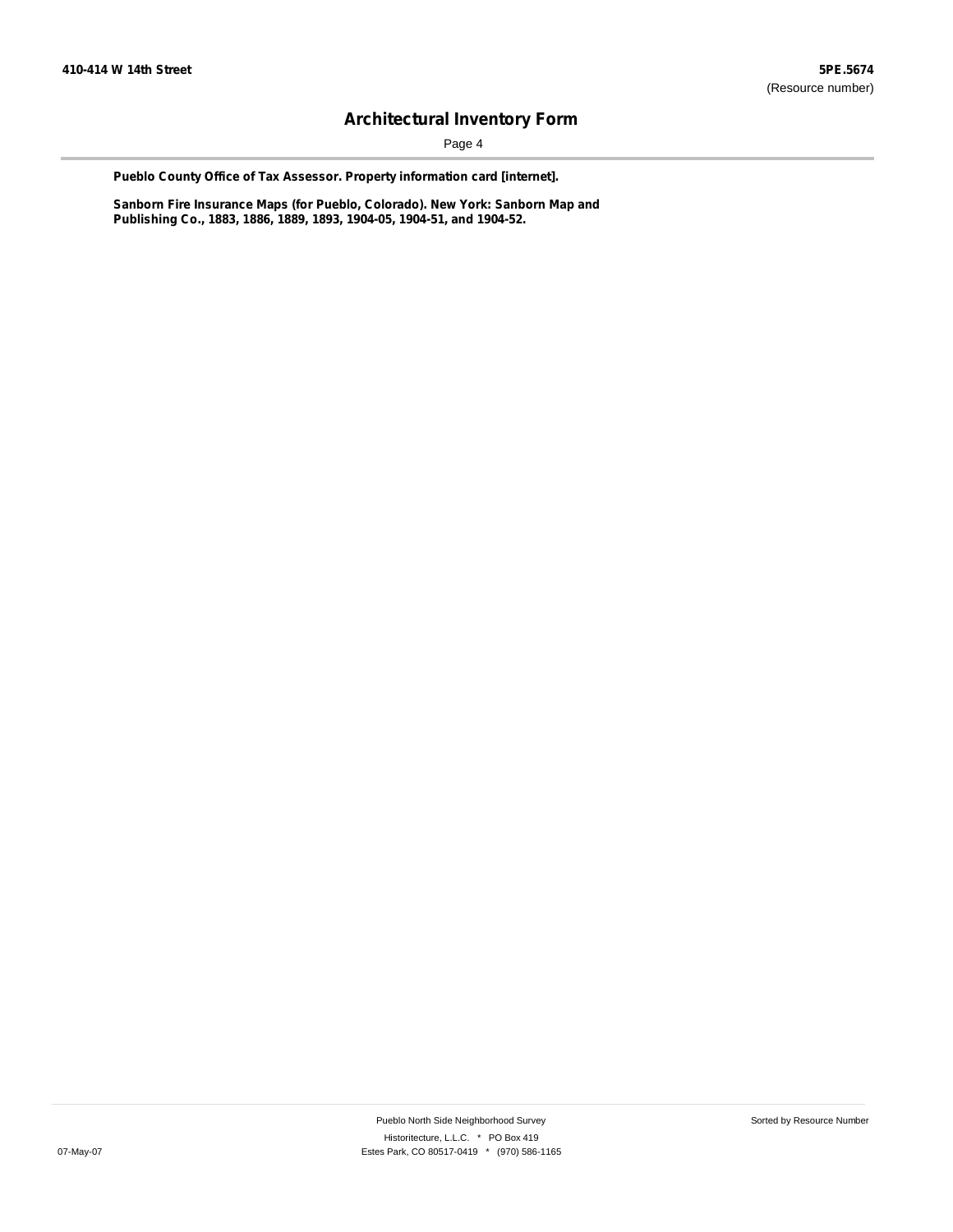÷

Sorted by Resource Number

# **Architectural Inventory Form**

Page 5

|     | <b>VI. SIGNIFICANCE</b>                                                                                                                                                                                                                                                                                                                                                                                                                                                                                                                                                                                                                                                                                           |
|-----|-------------------------------------------------------------------------------------------------------------------------------------------------------------------------------------------------------------------------------------------------------------------------------------------------------------------------------------------------------------------------------------------------------------------------------------------------------------------------------------------------------------------------------------------------------------------------------------------------------------------------------------------------------------------------------------------------------------------|
| 37. | Local landmark designation:<br>Yes $\Box$<br>No<br>$\mathbb{Z}_+$                                                                                                                                                                                                                                                                                                                                                                                                                                                                                                                                                                                                                                                 |
|     | Designation authority:                                                                                                                                                                                                                                                                                                                                                                                                                                                                                                                                                                                                                                                                                            |
|     | Date of designation:                                                                                                                                                                                                                                                                                                                                                                                                                                                                                                                                                                                                                                                                                              |
| 38. | Applicable National Register criteria:                                                                                                                                                                                                                                                                                                                                                                                                                                                                                                                                                                                                                                                                            |
|     | A. Associated with events that have made a significant contribution to the broad pattern of our history.<br>B. Associated with the lives of persons significant in our past.<br>C. Embodies the distinctive characteristics of a type, period, or method of construction, or represents the work<br>ΙI<br>of a master, or that possess high artistic values, or represents a significant and distinguished entity whose<br>components may lack individual distinction.<br>D. Has yielded, or may be likely to yield, information important in history or prehistory.<br>Qualifies under Criteria Considerations A through G (see manual).<br>H<br>Does not meet any of the above National Register criteria.<br>₩ |
|     | <b>Pueblo Standards for Designation:</b>                                                                                                                                                                                                                                                                                                                                                                                                                                                                                                                                                                                                                                                                          |
|     | 1a. History<br>Have direct association with the historical development of the city, state, or nation; or<br>$\mathbf{r}_\perp$                                                                                                                                                                                                                                                                                                                                                                                                                                                                                                                                                                                    |
|     | <u>1b. History</u><br>Be the site of a significant historic event; or<br>$\Box$                                                                                                                                                                                                                                                                                                                                                                                                                                                                                                                                                                                                                                   |
|     | 1c. History<br>Have direct and substantial association with a person or group of persons who had influence on society.<br>О                                                                                                                                                                                                                                                                                                                                                                                                                                                                                                                                                                                       |
|     | 2a. Architecture<br>Embody distinguishing characteristics of an architectural style or type; or<br>$\overline{\phantom{a}}$                                                                                                                                                                                                                                                                                                                                                                                                                                                                                                                                                                                       |
|     | 2b. Architecture                                                                                                                                                                                                                                                                                                                                                                                                                                                                                                                                                                                                                                                                                                  |
|     | Be a significant example of the work of a recognized architect or master builder, or<br>$\Box$                                                                                                                                                                                                                                                                                                                                                                                                                                                                                                                                                                                                                    |
|     | 2c. Architecture                                                                                                                                                                                                                                                                                                                                                                                                                                                                                                                                                                                                                                                                                                  |
|     | Contain elements of architectural design, engineering, materials, craftsmanship, or artistic merit which represent a<br>О<br>significant or influential innovation;                                                                                                                                                                                                                                                                                                                                                                                                                                                                                                                                               |
|     | 2d. Architecture                                                                                                                                                                                                                                                                                                                                                                                                                                                                                                                                                                                                                                                                                                  |
|     | Portray the environment of a group of people or physical development of an area of the city in an era of history<br>$\Box$<br>characterized by a distinctive architectural style.                                                                                                                                                                                                                                                                                                                                                                                                                                                                                                                                 |
|     | 3a. Geography                                                                                                                                                                                                                                                                                                                                                                                                                                                                                                                                                                                                                                                                                                     |
|     | Have a prominent location or be an established, familiar, and orienting visual feature of the contemporary city, or<br>п                                                                                                                                                                                                                                                                                                                                                                                                                                                                                                                                                                                          |
|     | 3b. Geography<br>Promote understanding and appreciation of Pueblo's environment by means of distinctive physical characteristics<br>П<br>or rarity; or                                                                                                                                                                                                                                                                                                                                                                                                                                                                                                                                                            |
|     | 3c. Geography<br>Make a special contribution to Pueblo's distinctive character.<br>$\Box$                                                                                                                                                                                                                                                                                                                                                                                                                                                                                                                                                                                                                         |
|     | Not Applicable                                                                                                                                                                                                                                                                                                                                                                                                                                                                                                                                                                                                                                                                                                    |
|     | Does not meet any of the above Pueblo landmark criteria.<br>$\Box$                                                                                                                                                                                                                                                                                                                                                                                                                                                                                                                                                                                                                                                |
| 39. | Area(s) of Significance:<br><b>Not Applicable</b>                                                                                                                                                                                                                                                                                                                                                                                                                                                                                                                                                                                                                                                                 |
| 40. | Period of Significance:<br>n/a                                                                                                                                                                                                                                                                                                                                                                                                                                                                                                                                                                                                                                                                                    |
| 41. | National:<br>State<br>Local<br>Level of significance:<br>$\sim$<br>$\Box$<br><b>The Second Second</b>                                                                                                                                                                                                                                                                                                                                                                                                                                                                                                                                                                                                             |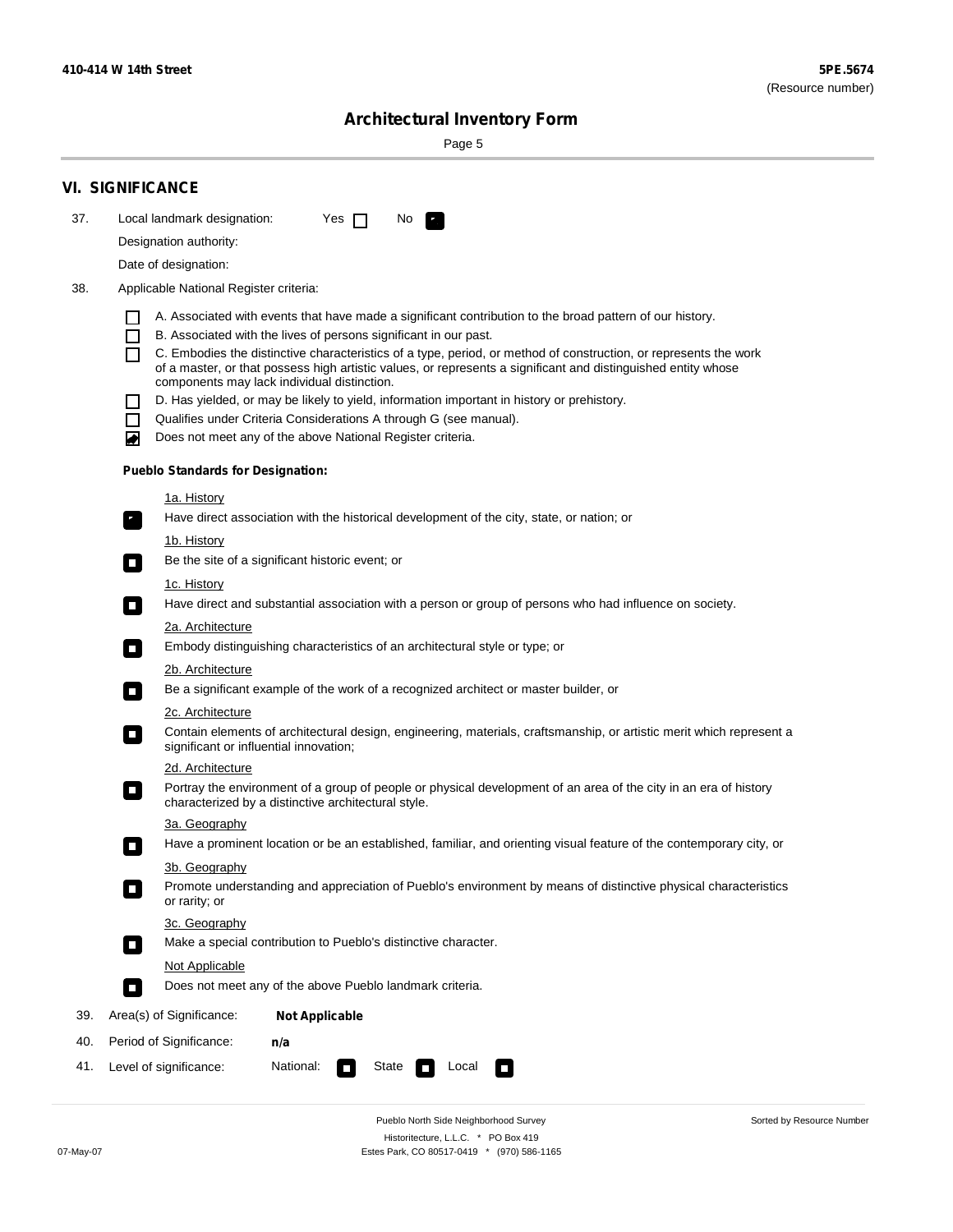Page 6

#### 42. Statement of significance:

Because this property is less than 50 years old and does not meet any of criteria considerations A through G, it is ineligible for listing in the National Register of Historic Places. Moreover, the architectural and historical significance are not to the extent that the property would qualify for individual listing in the Colorado State Register of Historic Properties or as a City of Pueblo landmark. Given its age, the property should not be considered a contributing resource within any potential historic **district.**

43. Assessment of historic physical integrity related to significance:

Constructed in 1973, this triplex exhibits a high level of physical integrity relative to the seven aspects of integrity as defined by the National Park Service and the Colorado Historical Society: location, setting, design, materials, workmanship, feeling, and association. It has not been notably altered since its construction. This property certainly retains sufficient physical **integrity to convey its architectural and historical significance.**

#### **VII. NATIONAL REGISTER ELIGIBILITY ASSESSMENT**



Yes Yes

П

No

No  $\blacksquare$  N/A

 $N/A$ 

If there is National Register district potential, is this building contributing:

If the building is in existing National Register district, is it contributing: 46.

#### **VIII. RECORDING INFORMATION**

| 47. | Photograph numbers): | <b>CD-ROM Photo Disc: North Side Photos</b><br>File Name(s): 14thstw410-414                                            |
|-----|----------------------|------------------------------------------------------------------------------------------------------------------------|
|     | Negatives filed at:  | <b>Special Collections</b><br>Robert Hoag Rawlings Public Library<br>100 East Abriendo Avenue<br>Pueblo, CO 81004-4290 |
| 48. | Report title:        | <b>Pueblo North Side Neighborhood Survey</b>                                                                           |
| 49. | $Date(s)$ :          | 07/12/05                                                                                                               |
| 50. | Recorder(s):         | <b>Adam Thomas</b>                                                                                                     |
| 51. | Organization:        | Historitecture, L.L.C.                                                                                                 |
| 52. | Address:             | <b>PO Box 419</b>                                                                                                      |
|     |                      | Estes Park, CO 80517-0419                                                                                              |
| 53. | Phone number(s):     | (970) 586-1165                                                                                                         |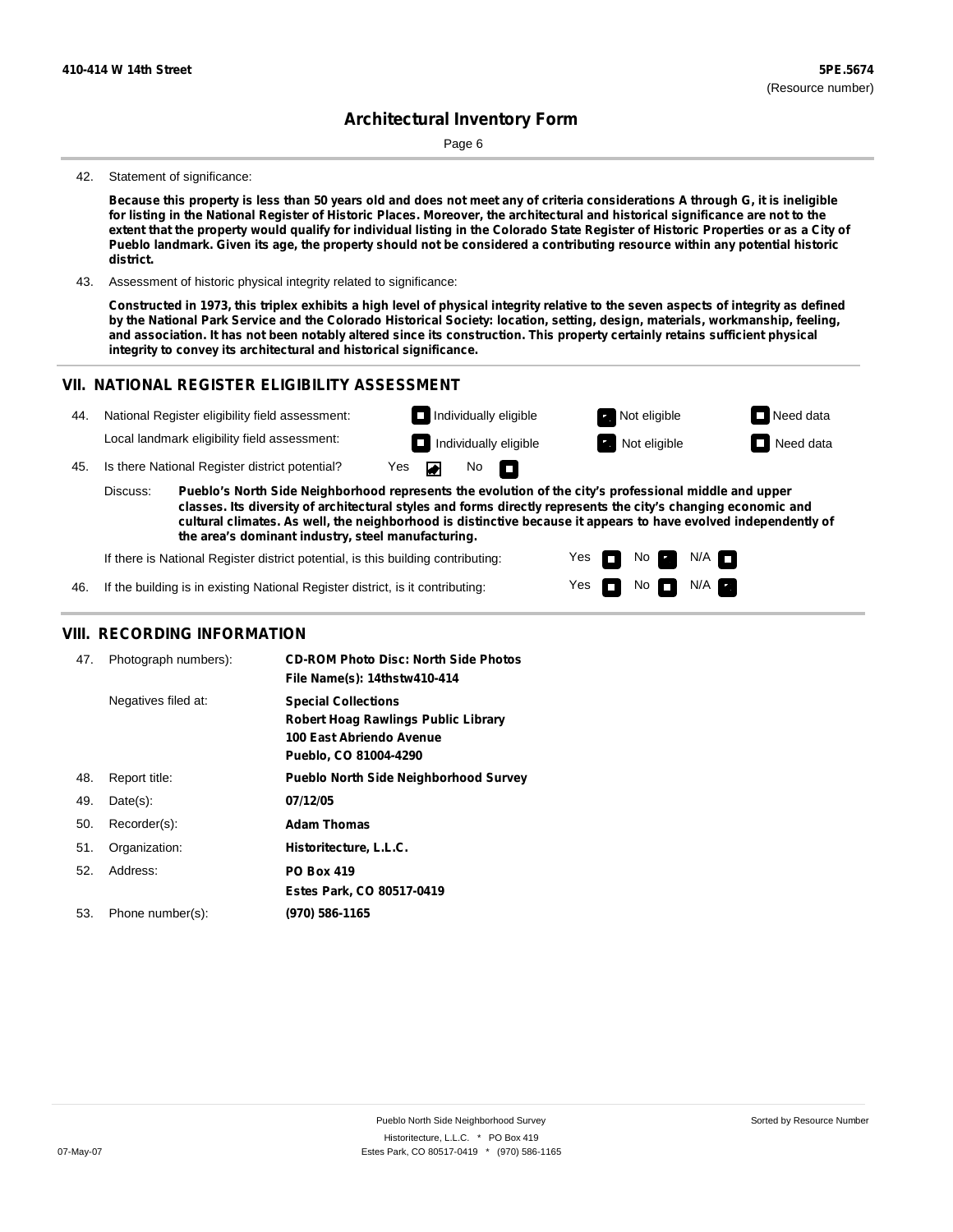

Page 7